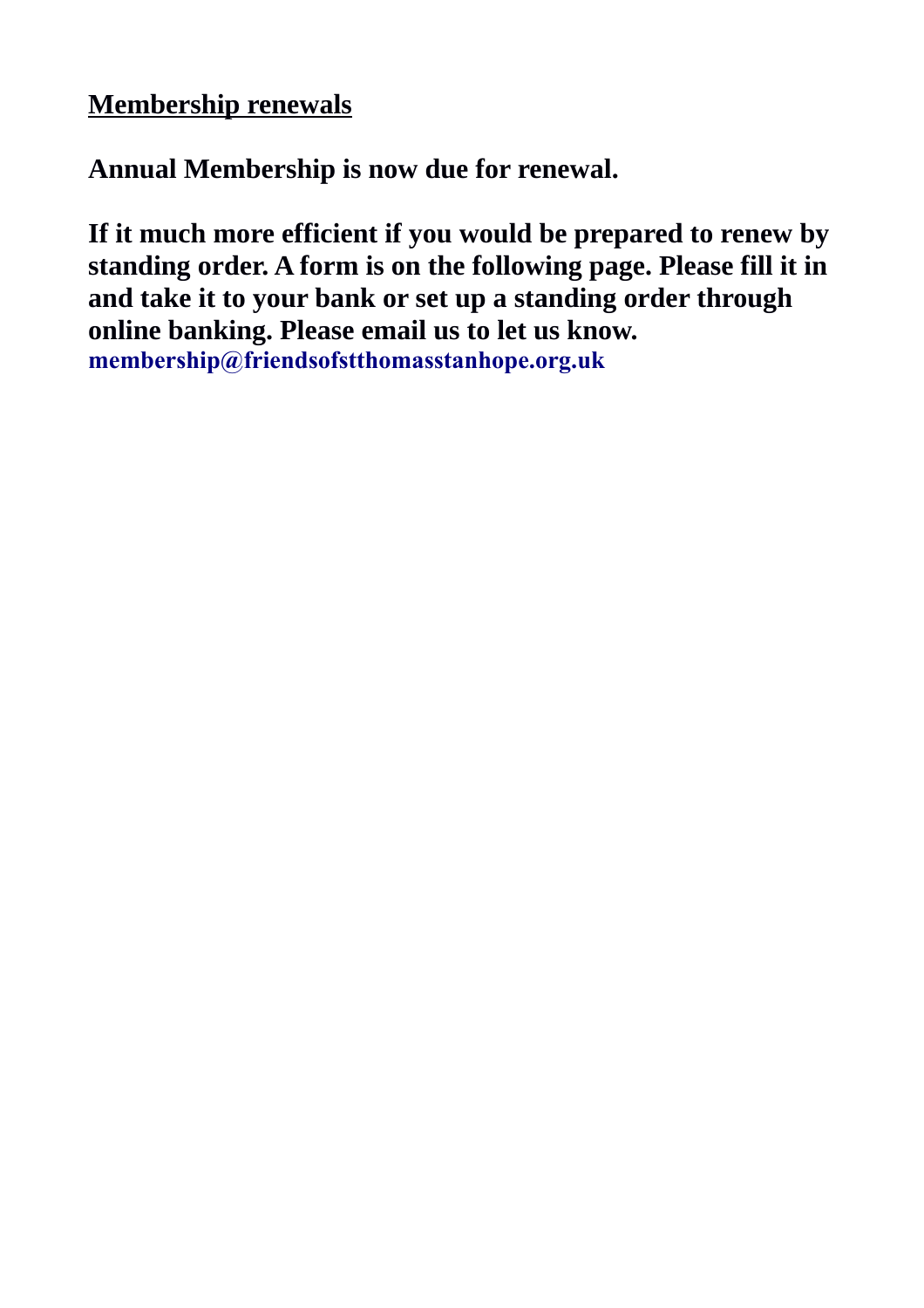**If it much more efficient if you would be prepared to renew by standing order. A form is attached. Please fill it in and take it to your bank or set up a standing order through online banking.** 

**The Membership dues are** 

**Annual single £10, Joint £15, Life time £100, Joint Life £150**

## **Friends of St. Thomas's Church Bank Standing Order**

| To the Manager | Bank |
|----------------|------|
| Address        |      |
|                |      |
| Postcode       |      |

Please pay to the account of F**riends of St Thomas' Church** Stanhope, **Account : 30486310** at Barclays Bank Front Street Stanhope, DL13 2TU **Sort code: 20-45-45**,

| The sum of £       | (words)                                                           |  |
|--------------------|-------------------------------------------------------------------|--|
|                    |                                                                   |  |
| Reference to quote |                                                                   |  |
| Annual             |                                                                   |  |
|                    |                                                                   |  |
|                    | First payment now and on the 1 <sup>st</sup> June each year until |  |
| further notice.    |                                                                   |  |
|                    |                                                                   |  |
| Account number:    |                                                                   |  |
| Account name:      |                                                                   |  |
| Sort Code          | $\vert$ /                                                         |  |
| Address:           |                                                                   |  |
|                    |                                                                   |  |
|                    |                                                                   |  |
| Post Code          |                                                                   |  |
|                    |                                                                   |  |
| Signature:         |                                                                   |  |

Please return the completed form to your bank